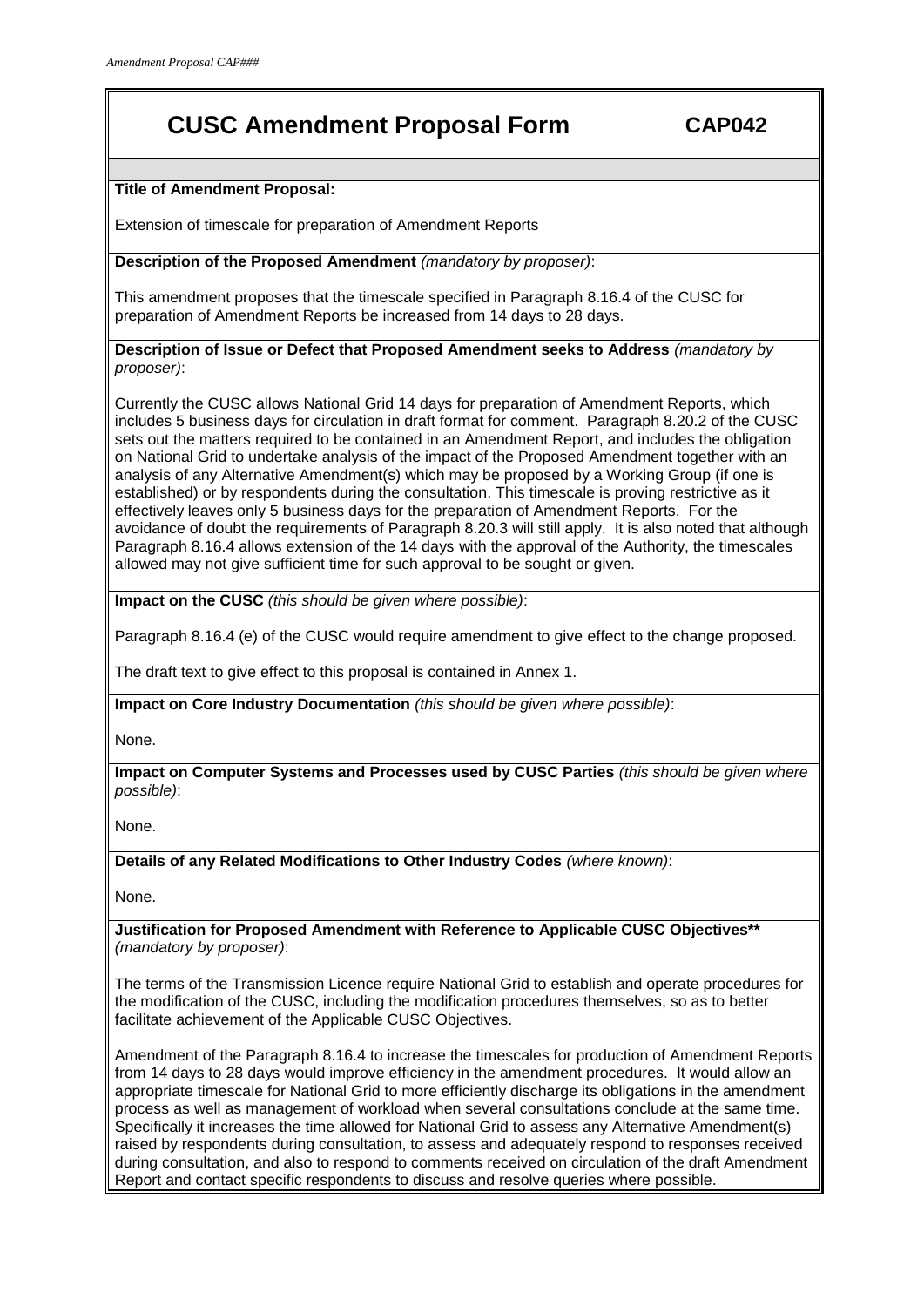| <b>Details of Proposer:</b><br>Organisation's Name                                                                                                        | The National Grid Company plc                                                                |
|-----------------------------------------------------------------------------------------------------------------------------------------------------------|----------------------------------------------------------------------------------------------|
| <b>Capacity in which the Amendment is</b><br>being proposed:<br>(i.e. CUSC Party, BSC Party or<br>"energywatch")                                          | <b>CUSC Party</b>                                                                            |
| <b>Details of Proposer's Representative:</b><br>Name:<br>Organisation:<br>Telephone Number:<br>Email Address:                                             | Andy Balkwill<br>The National Grid Company plc<br>024 76423198<br>andy.balkwill@uk.ngrid.com |
| <b>Details of Representative's Alternate:</b><br>Name:<br>Organisation:<br>Telephone Number:<br>Email Address:                                            | Emma Groves<br>The National Grid Company plc<br>024 76423053<br>emma.groves@uk.ngrid.com     |
| <b>Attachments (Yes/No): Yes</b><br>If Yes, Title and No. of pages of each Attachment: Attachment 1 – Draft Text to give effect to<br>proposal. One page. |                                                                                              |

## **Notes:**

- 1. Those wishing to propose an Amendment to the CUSC should do so by filling in this "Amendment Proposal Form" that is based on the provisions contained in Section 8.15 of the CUSC. The form seeks to ascertain details about the Amendment Proposal so that the Amendments Panel can determine more clearly whether the proposal should be considered by a Working Group or go straight to wider National Grid Consultation.
- 2. The Panel Secretary will check that the form has been completed, in accordance with the requirements of the CUSC, prior to submitting it to the Panel. If the Panel Secretary accepts the Amendment Proposal form as complete, then he will write back to the Proposer informing him of the reference number for the Amendment Proposal and the date on which the Proposal will be considered by the Panel. If, in the opinion of the Panel Secretary, the form fails to provide the information required in the CUSC, then he may reject the Proposal. The Panel Secretary will inform the Proposer of the rejection and report the matter to the Panel at their next meeting. The Panel can reverse the Panel Secretary's decision and if this happens the Panel Secretary will inform the Proposer.

The completed form should be returned to:

Richard Dunn Panel Secretary Commercial Development National Grid Company plc National Grid House Kirby Corner Road Coventry, CV4 8JY Or via e-mail to: [CUSC.Team@uk.ngrid.com](mailto:CUSC.Team@uk.ngrid.com)

(Participants submitting this form by email will need to send a statement to the effect that the proposer acknowledges that on acceptance of the proposal for consideration by the Amendments Panel, a proposer which is not a CUSC Party shall grant a licence in accordance with Paragraph 8.15.7 of the CUSC. A Proposer that is a CUSC Party shall be deemed to have granted this Licence).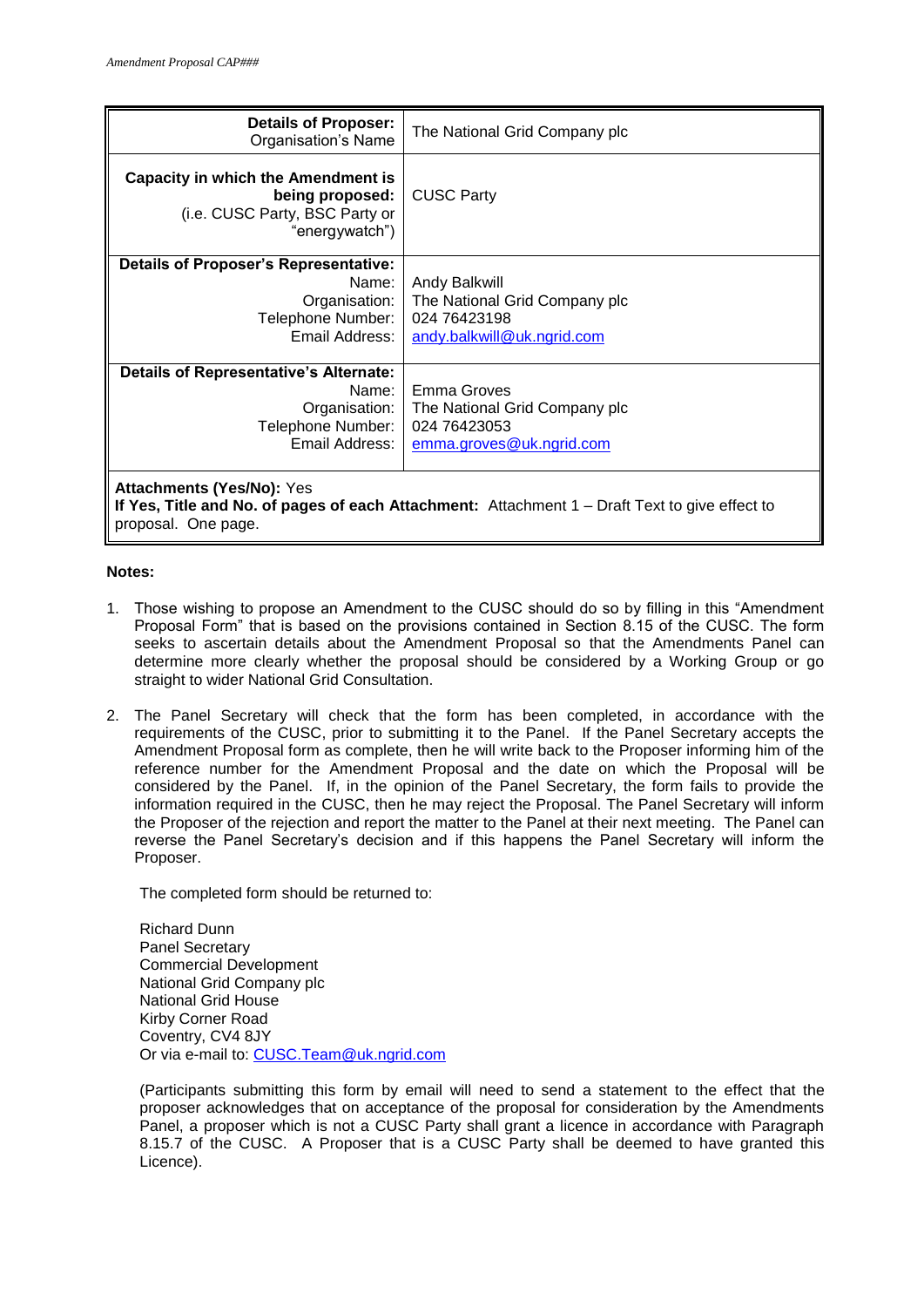3. Applicable CUSC Objectives\*\* - These are defined within the National Grid Company Transmission Licence under Section C7F, paragraph 15. Reference should be made to this section when considering a proposed amendment.